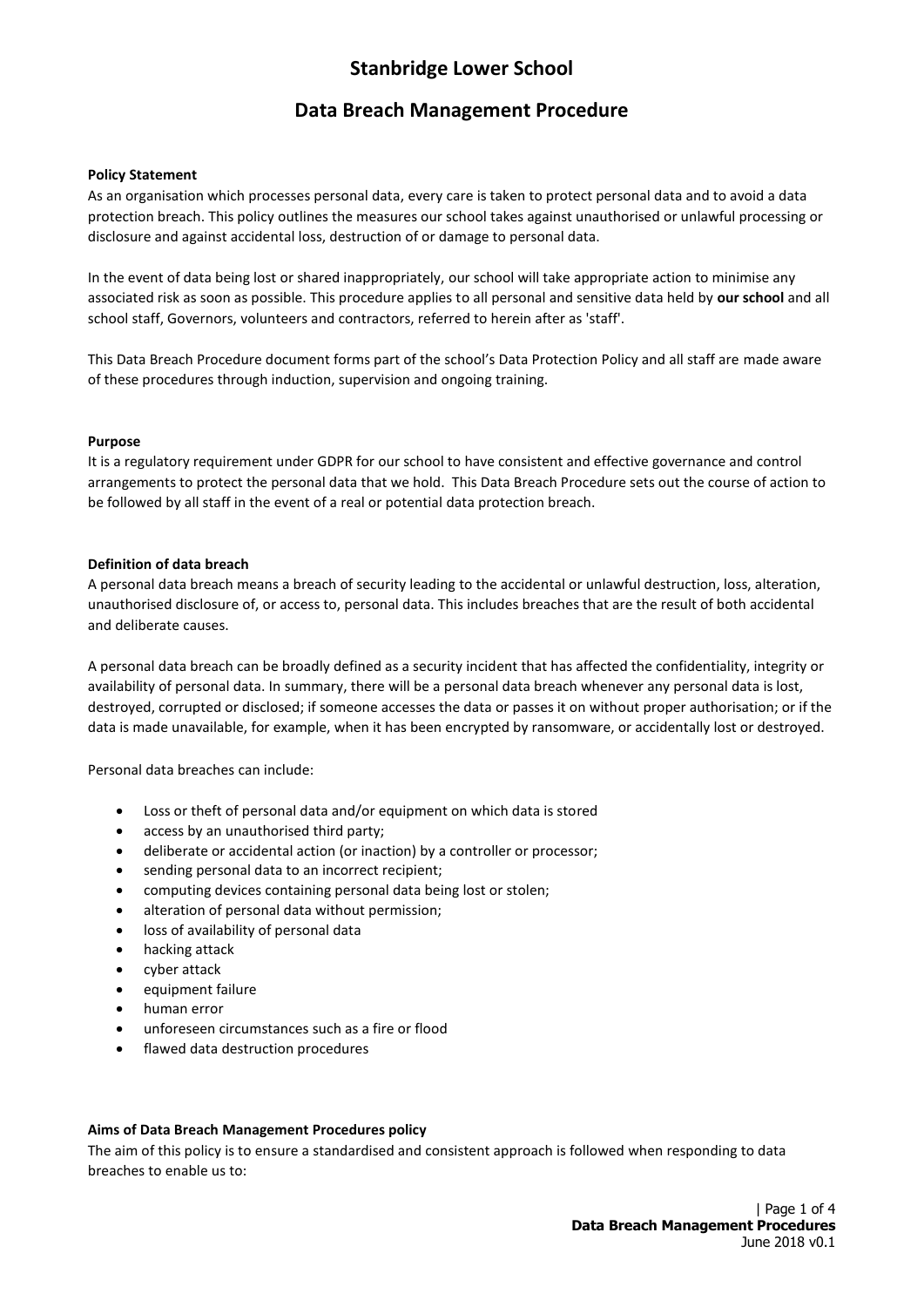## **Data Breach Management Procedure**

- o report data breaches without delay to the Data Protection Leads: Miss R Godwin and Mrs N Coupland
- o Identify incidents of data breaches quickly and investigate them properly and in a timely manner
- o record and document all incidents and report them to the Senior Leadership Team (SLT), Governors and the Data Protection Lead(s)/DPO
- o assess the severity and impact of the data breach to determine whether it is necessary to inform the Data Subject(s) and ICO according to the GDPR guidance
- $\circ$  take action which is proportionate, consistent and transparent to prevent further damage
- o regularly monitor and review all data breach incidents and potential situations that may lead to a data breach to identify improvements in policies, procedures and control mechanisms to remove or mitigate risk of further repetition

#### **Reporting a data breach**

As soon as any member of staff, parent or governor discovers or receives a report of a data breach, they must inform the Data Protection Leads: Miss R Godwin and Mrs N Coupland as soon as possible and without delay. If the breach occurs or is discovered outside normal school working hours, then notification should begin as soon as is practicable.

A verbal or emailed report can be submitted to the Data Protection Leads in the first instance and should include accurate details of the incident.

An initial assessment of the data breach by the Data Protection Leads will include completion of the **Data Breach Incident Report Form** to ascertain as much information as possible about the incident in order to fully assess the impact of the data breach and determine actions required.

#### **Managing a data breach**

#### **Step 1: Containment and Recovery**

- 1. The Data Protection Leads will ascertain the severity of the breach, whether any personal data is involved and whether the breach is still occurring.
- 2. If the breach is still occurring, Data Protection Leads will establish what steps need to be taken immediately to minimise the effect of the breach and contain the breach from further data loss (e.g. alert the school's IT Technical support, restricting access to systems or close down a system etc).
- 3. The Head Teacher and/or Data Protection Lead will consider and implement appropriate steps required to recover any data loss where possible and limit damage caused (e.g. use of backups to restore data; changing passwords etc.)
- 4. The Data Protection Leads will inform the Chair of Governors if the severity and likely impact of the breach deems it necessary to inform the ICO of the breach. At the same time, depending on the nature of the breach, the Data Protection Leads may seek expert or legal advice and/or the Police if it is believed that illegal activity has occurred or likely to occur.
- 5. Where a significant breach has occurred, the Head Teacher and/or Data Protection Lead will inform the ICO within 72 hours of the discovery of the breach (see Notifications below).
- 6. The decision taken as to the reasons why a data breach is either reported or not reported is documented by the Data Protection Leads.
- 7. All the key actions and decisions are fully documented and logged in our Data Security Breach Log.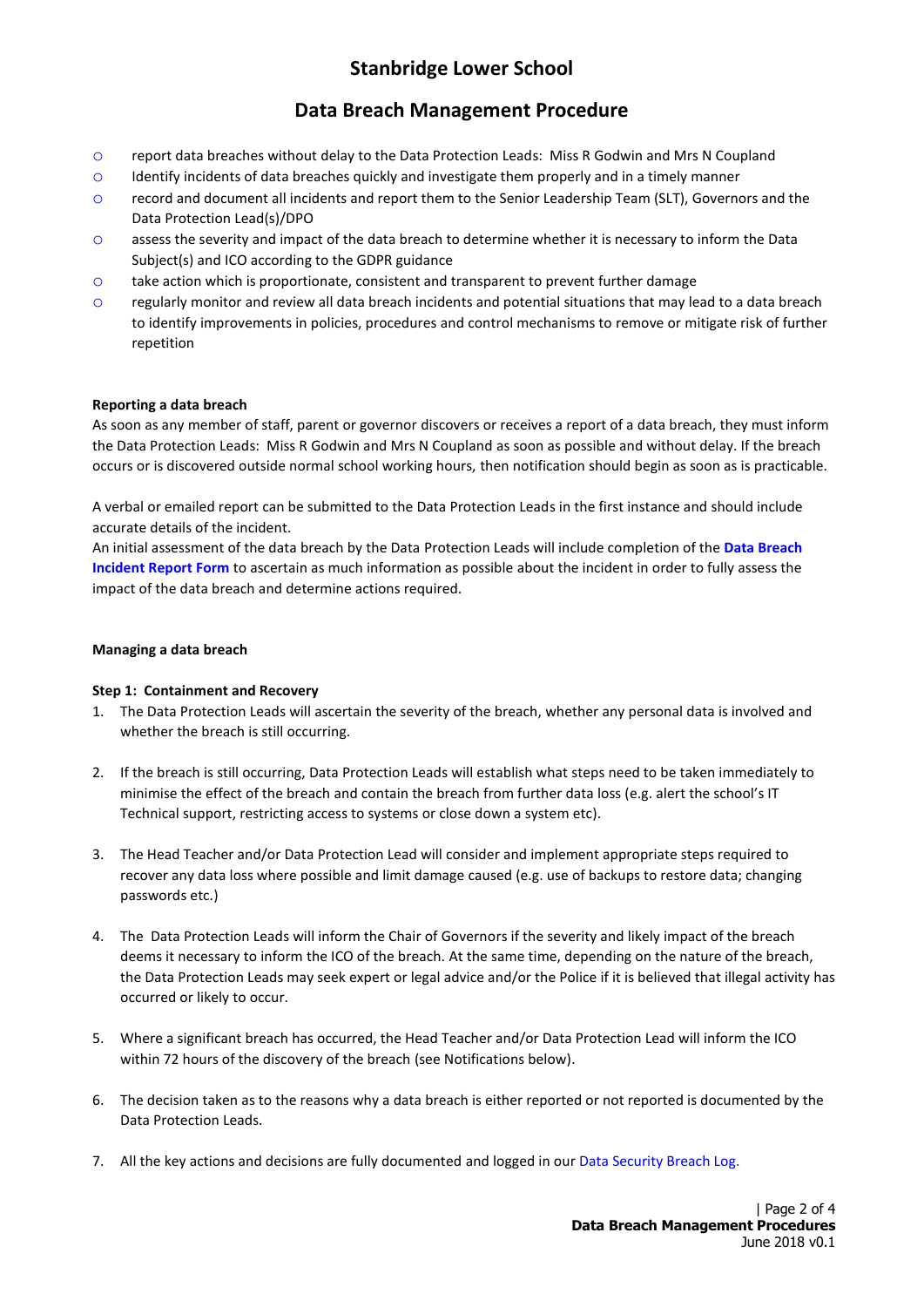## **Data Breach Management Procedure**

### **Step 2: Assessment of Risk**

Further actions may be needed beyond immediate containment of the data breach. To help the school determine the next course of action, an assessment of the risks associated with the breach is undertaken to identify whether any potential adverse consequences for individuals are likely to occur and the seriousness of these consequences. The Data Protection Leads will consider the points arising from the following questions:

- 1. What type and volume of data is involved?
- 2. How sensitive is the data? Could the data breach lead to distress, financial or even physical harm?
- 3. What events have led to the data breach? What has happened to the data?
- 4. Has the data been unofficially disclosed, lost or stolen? Were preventions in place to prevent access/misuse? (e.g. encryption)
- 5. How many individuals are affected by the data breach?
- 6. Who are the individuals whose data has been compromised?
- 7. What could the data tell a third party about the individual? Could it be misused regardless of what has happened to the data
- 8. What actual/potential harm could come to those individuals? E.g. physical safety; emotional wellbeing; reputation; finances; identity theft; one or more of these and other private aspects to their life
- 9. Are there wider consequences to consider?
- 10. Are there others that might advise on risks/courses of action (such as banks if individual's bank details have been affected by the breach)?

### **Step 3: Notification of breaches**

If the severity and likely impact of the breach warrants notifying the ICO, then we will notify the ICO within 24 hours of becoming aware of the essential facts of the breach (through the ICO's online portal at [https://report.ico.org.uk/security-breach/\)](https://report.ico.org.uk/security-breach/).

This notification will include at least:

- o our school name and contact details
- o the date and time of the breach (or an estimate)
- o the date and time we discovered it
- o basic information about the type of breach
- o basic information about the personal data concerned.

As we undertake a full investigation of the details of the breach, **within 3 days of the initial notification**, we will further provide the ICO with full details of the incident, the number of individuals affected and its possible effect on them, the measures taken to mitigate those effects, and information about our notification to the individuals affected.

There may be instances when the nature of the breach and the individual(s) affected may necessitate notifying third parties such as regulatory bodies, agencies, professional bodies as part of the initial containment.

If the breach is likely to adversely affect the personal data or privacy of our pupils, parents/carers, staff and/or governors, we will notify them of the breach without unnecessary delay if we cannot demonstrate that the data was encrypted (or made unintelligible by a similar security measure). We will inform them of:

- the estimated date of the breach
- a summary of the incident
- the nature and content of the personal data
- $\bullet$  the likely effect on the individual(s)